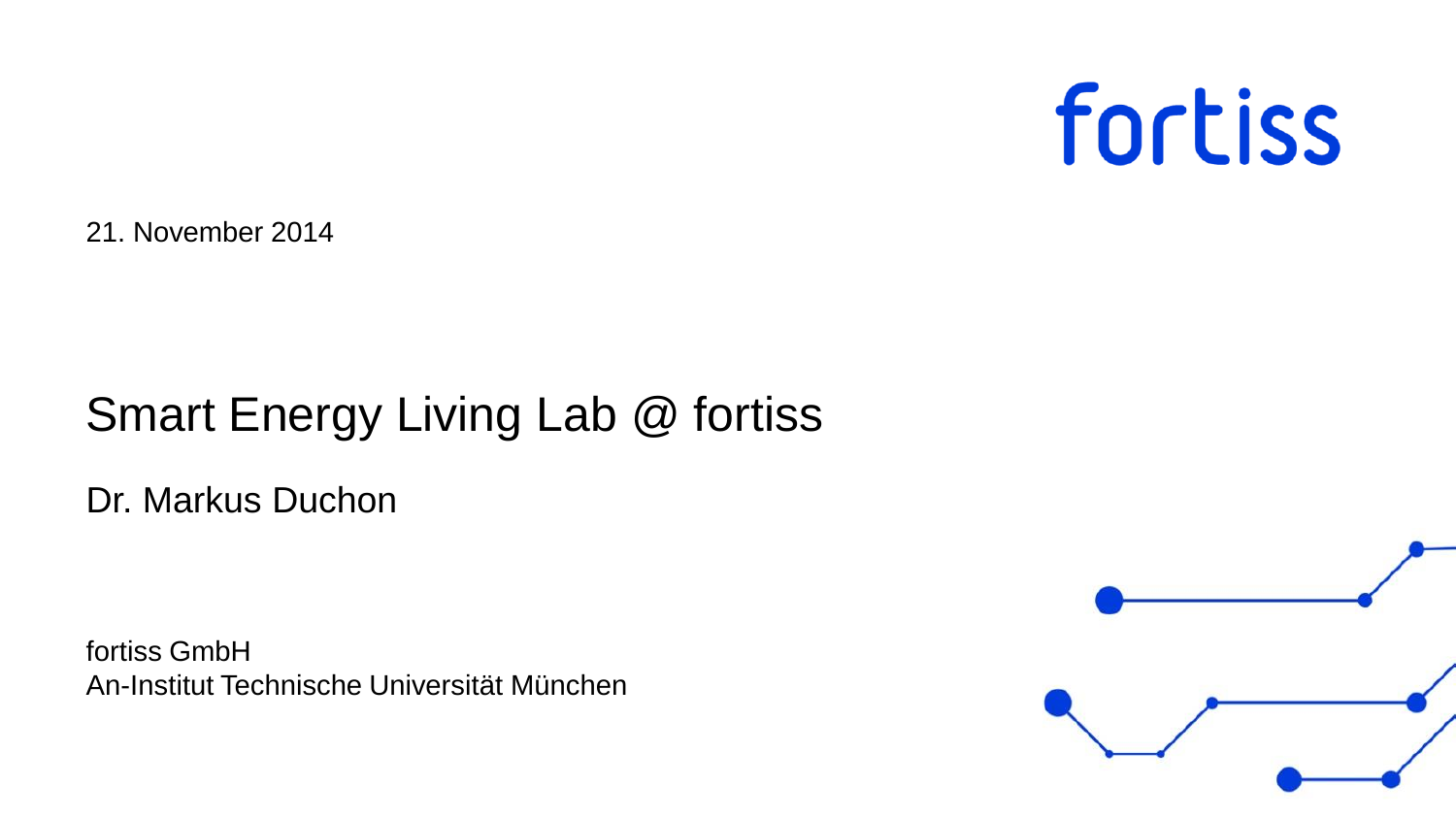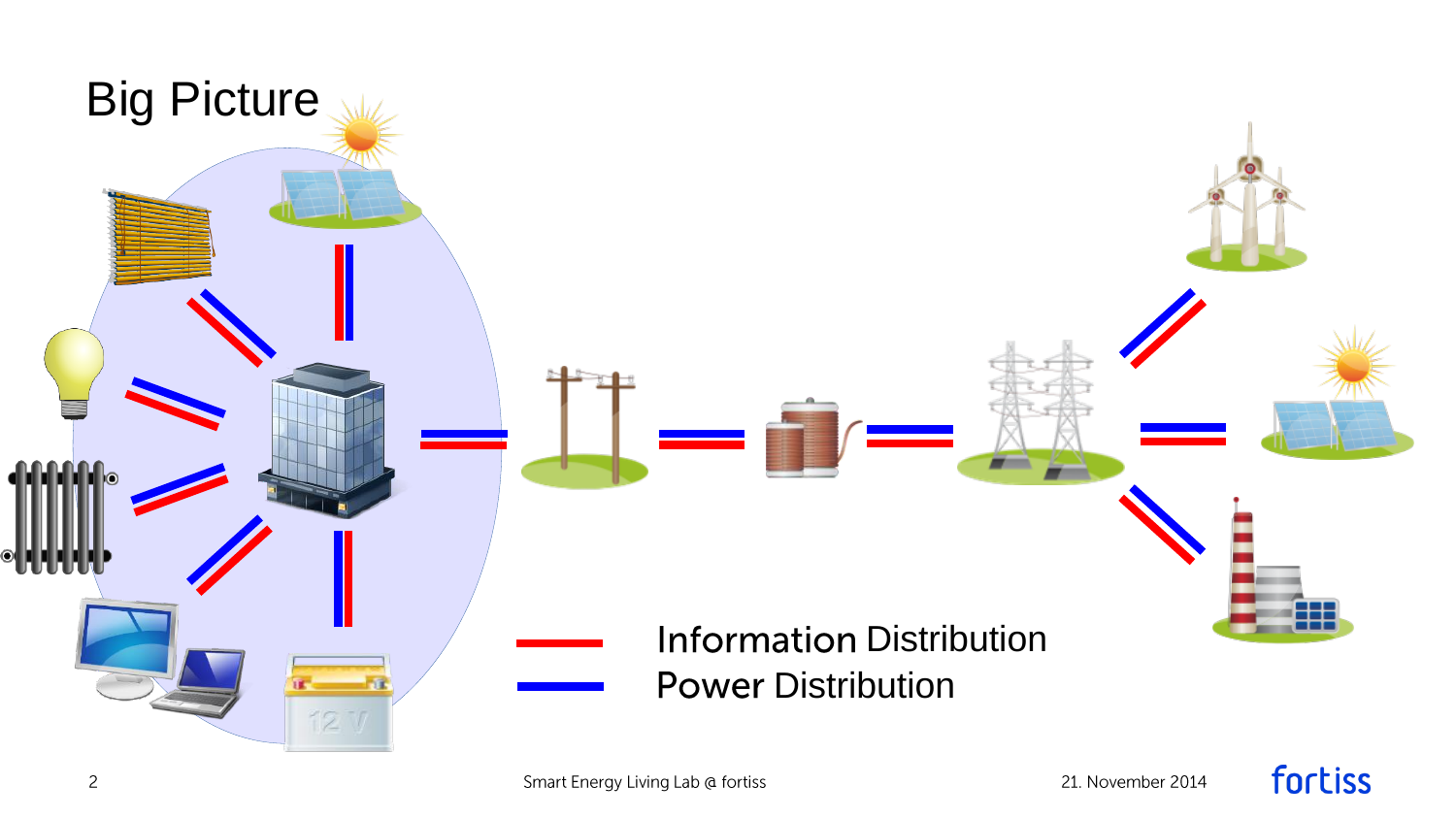

Smart Energy Living Lab @ fortiss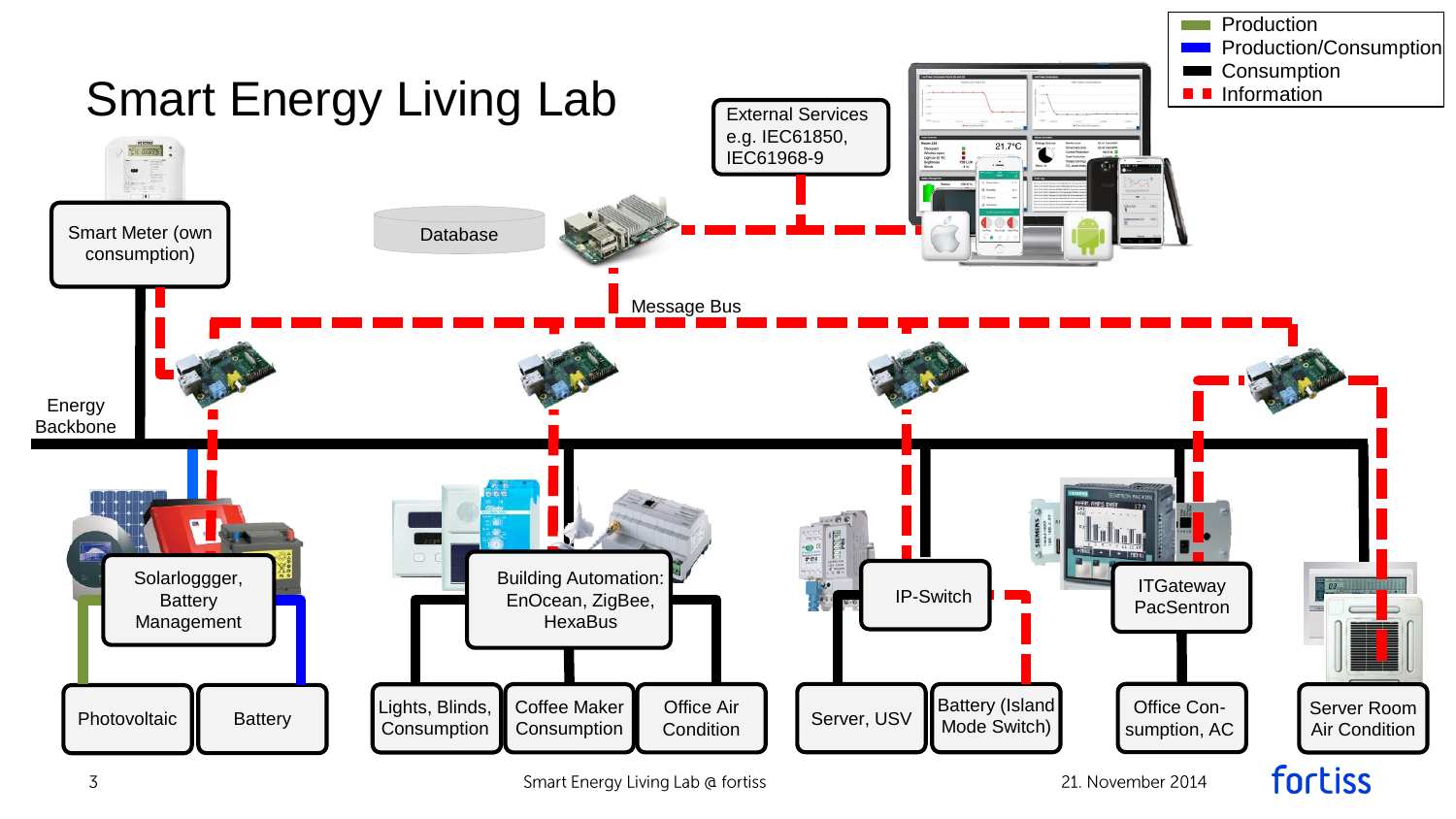## Architecture Overview

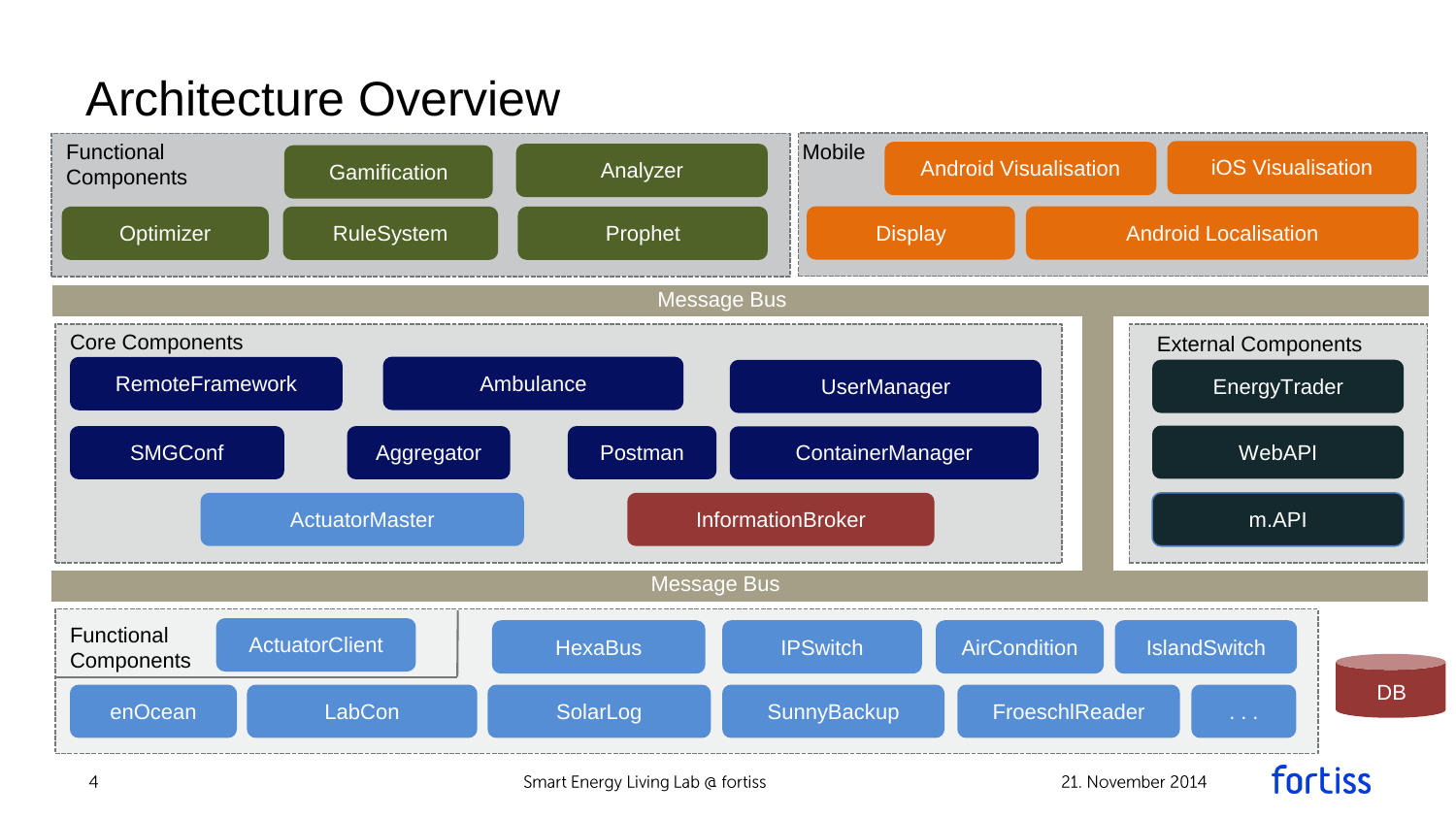## Current Projects/Challenges

- Consumption and PV-Production Forecasts
- Generate Optimzed Schedules
- Provision of External Energy Services
- Automatic Rule Creation and Adaption
- Utilization of Gamification to Save Energy
- Co-simulation and Analysis of Virtual Power Plants (VPP)





VPP Demo, Wissenschaftstage München

fortiss

E

Smart Energy Living Lab @ fortiss